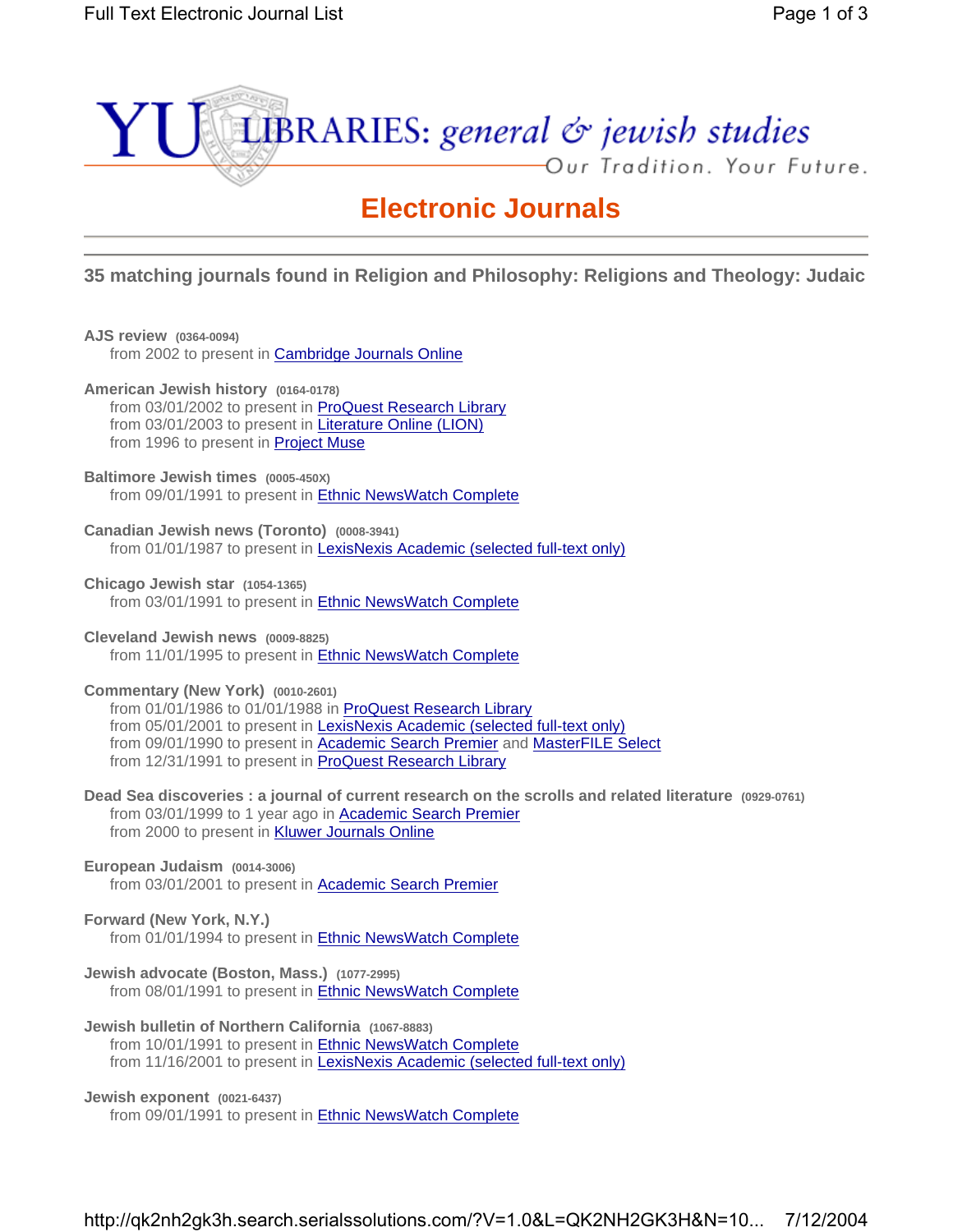- **Jewish history (0334-701X)** from 03/01/2000 to 1 year ago in **Academic Search Premier** from 2000 to present in **Kluwer Journals Online**
- **Jewish news of greater Phoenix (1070-5848)** from 01/01/1996 to present in Ethnic NewsWatch Complete
- **Jewish quarterly review (0021-6682)** from 07/01/2002 to present in Academic Search Premier
- **Jewish social studies (0021-6704)** from 01/01/1975 to present in **Academic Search Premier** from 10/01/1996 to present in **Ethnic NewsWatch Complete** from Spring 1999 to present in **Project Muse**
- **Journal for the Study of Judaism in the Persian, Hellenistic, and Roman period (0047-2212)** from 02/01/1998 to 1 year ago in **Academic Search Premier** from 2002 to present in **Kluwer Journals Online**
- **Journal of Jewish communal service (0022-2089)** from 03/01/2000 to present in Academic Search Premier
- **Journal of Jewish thought & philosophy (1053-699X)** from 02/01/1997 to 6 months ago in Academic Search Premier
- **Journal of progressive Judaism (1352-4178)** from 11/01/1996 to 11/01/1999 in Academic Search Premier
- **Journal of psychology and Judaism (0700-9801)** from Spring 1997 to Winter 2000 in Kluwer Journals Online
- **Judaism (0022-5762)** from 01/01/1975 to present in **Academic Search Premier** 
	- from 01/01/1985 to present in MasterFILE Select from 01/01/1994 to present in ProQuest Research Library
- **Lilith (New York) (0146-2334)**

from 10/01/1976 to present in GenderWatch from 10/31/1976 to present in **Ethnic NewsWatch Complete** 

- **Medieval encounters : Jewish, Christian, and Muslim culture in confluence and dialogue (1380-7854)** from 03/01/1999 to 1 year ago in **Academic Search Premier** from 2002 to present in **Kluwer Journals Online**
- **Modern Judaism (0276-1114)** from 02/01/1996 to present in Project Muse
- **Moment (New York, N.Y.) (0099-0280)**
	- from 02/01/1994 to present in Ethnic NewsWatch Complete from 06/01/1998 to 08/01/2001 in ProQuest Research Library
- **New York Jewish week (0745-5356)** from 01/01/1994 to present in Ethnic NewsWatch Complete
- **Prooftexts (0272-9601)** from 01/01/1986 to present in Academic Search Premier from 2000 to present in **Project Muse** from Winter 2001 to present in Literature Online (LION)
- **Review of rabbinic Judaism : ancient, medieval and modern (1568-4857)**